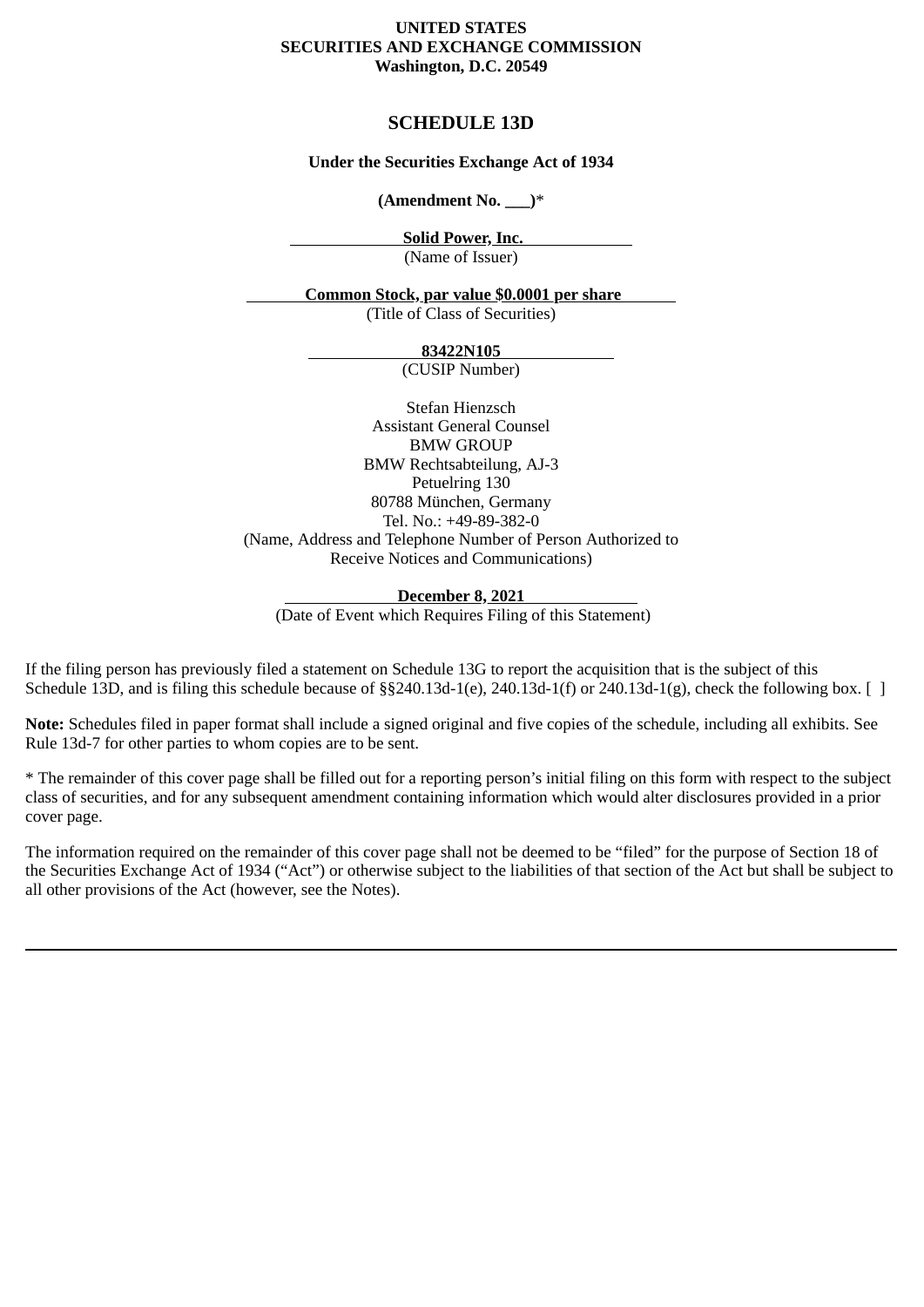| $\mathbf{1}$            |                                                                                                |                                                                                               |  |
|-------------------------|------------------------------------------------------------------------------------------------|-----------------------------------------------------------------------------------------------|--|
|                         | Names of Reporting Persons.                                                                    |                                                                                               |  |
|                         | <b>BMW Holding B.V.</b>                                                                        |                                                                                               |  |
|                         |                                                                                                |                                                                                               |  |
| $\sqrt{2}$              | Check the Appropriate Box if a Member of a Group (See Instructions)                            |                                                                                               |  |
|                         | $\Box$<br>(a)                                                                                  |                                                                                               |  |
| 3                       | (b)<br>$\lceil$<br><b>SEC Use Only</b>                                                         |                                                                                               |  |
| $\overline{4}$          | Source of Funds (See Instructions):                                                            |                                                                                               |  |
|                         | WC                                                                                             |                                                                                               |  |
| 5                       |                                                                                                | Check if disclosure of legal proceedings is required pursuant to Items $2(d)$ or $2(e)$ : [X] |  |
|                         |                                                                                                |                                                                                               |  |
| 6                       | Citizenship or Place of Organization.                                                          |                                                                                               |  |
|                         | The Netherlands                                                                                |                                                                                               |  |
|                         |                                                                                                | 7<br>Sole Voting Power                                                                        |  |
|                         |                                                                                                |                                                                                               |  |
|                         |                                                                                                | $\boldsymbol{0}$                                                                              |  |
|                         | Number                                                                                         | 8<br><b>Shared Voting Power</b>                                                               |  |
|                         | of Shares                                                                                      |                                                                                               |  |
|                         | Beneficially<br>Owned by                                                                       | 10,488,518 (See Item 2)                                                                       |  |
|                         | Each                                                                                           | 9 Sole Dispositive Power                                                                      |  |
|                         | Reporting                                                                                      |                                                                                               |  |
|                         | Person With                                                                                    | 0                                                                                             |  |
|                         |                                                                                                | <b>Shared Dispositive Power</b><br>10                                                         |  |
|                         |                                                                                                |                                                                                               |  |
|                         |                                                                                                | 10,488,518 (See Item 2)                                                                       |  |
|                         |                                                                                                |                                                                                               |  |
| 11                      | Aggregate Amount Beneficially Owned by Each Reporting Person                                   |                                                                                               |  |
| 10,488,518 (See Item 2) |                                                                                                |                                                                                               |  |
|                         |                                                                                                |                                                                                               |  |
|                         | Check if the Aggregate Amount in Row (11) Excludes Certain Shares (See Instructions) [X]<br>12 |                                                                                               |  |
| (See Item 2)            |                                                                                                |                                                                                               |  |
|                         |                                                                                                |                                                                                               |  |
| 13                      | Percent of Class Represented by Amount in Row (11)                                             |                                                                                               |  |
|                         | 6.26%                                                                                          |                                                                                               |  |
|                         |                                                                                                |                                                                                               |  |
| $14\,$                  | Type of Reporting Person (See Instructions)                                                    |                                                                                               |  |
|                         | OO (limited liability company)                                                                 |                                                                                               |  |
|                         |                                                                                                |                                                                                               |  |
|                         |                                                                                                |                                                                                               |  |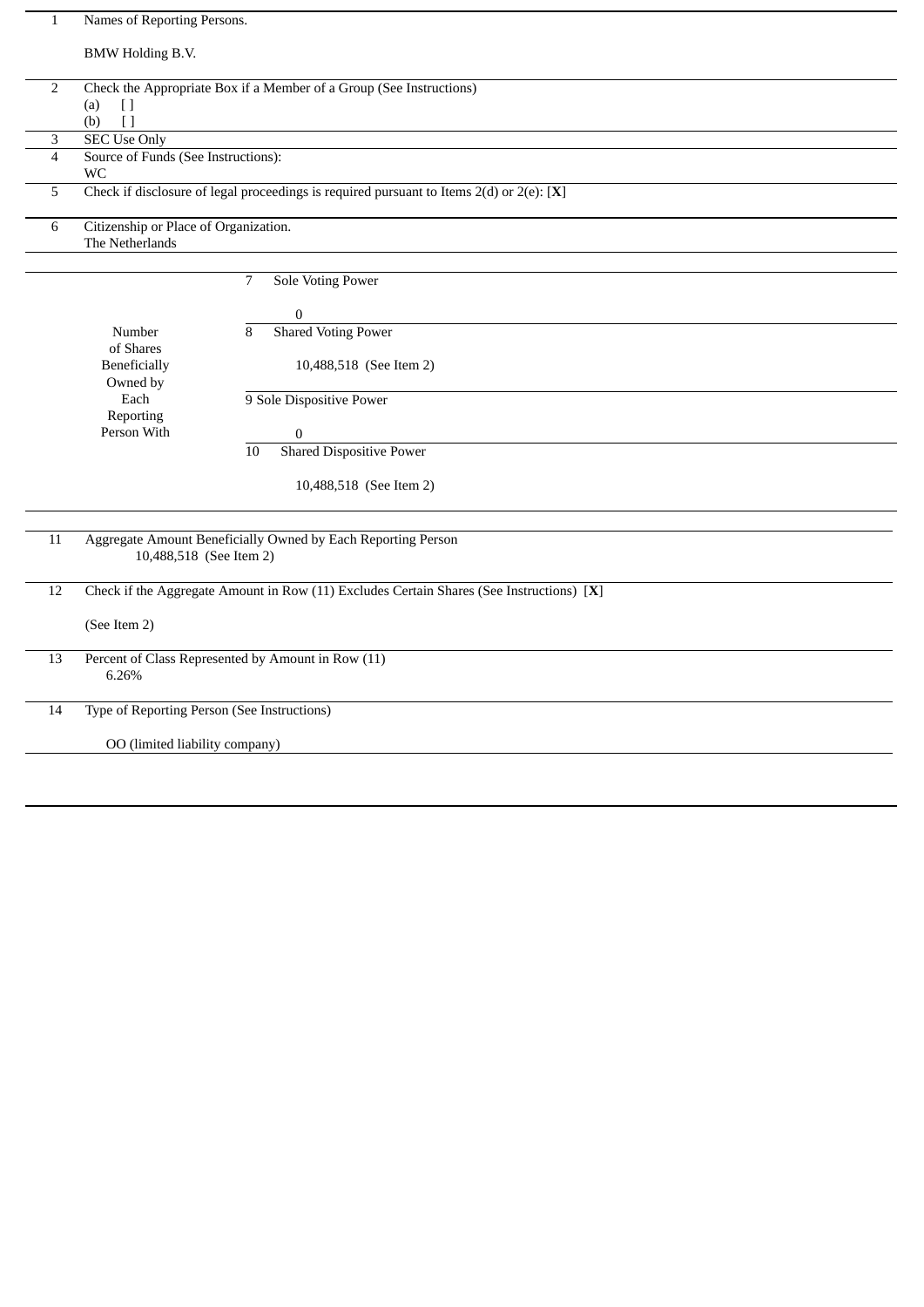| $\mathbf{1}$   | Names of Reporting Persons.                                         |                                                                                               |  |
|----------------|---------------------------------------------------------------------|-----------------------------------------------------------------------------------------------|--|
|                | <b>BMW INTEC Beteiligungs GmbH</b>                                  |                                                                                               |  |
| $\sqrt{2}$     | Check the Appropriate Box if a Member of a Group (See Instructions) |                                                                                               |  |
|                | (a)<br>$[ \ ]$                                                      |                                                                                               |  |
|                | $\lceil$<br>(b)                                                     |                                                                                               |  |
| 3              | <b>SEC Use Only</b>                                                 |                                                                                               |  |
| $\overline{4}$ | Source of Funds (See Instructions):                                 |                                                                                               |  |
| 5              | AF                                                                  | Check if disclosure of legal proceedings is required pursuant to Items $2(d)$ or $2(e)$ : [X] |  |
|                |                                                                     |                                                                                               |  |
| 6              | Citizenship or Place of Organization.                               |                                                                                               |  |
|                | Federal Republic of Germany                                         |                                                                                               |  |
|                |                                                                     | <b>Sole Voting Power</b><br>7                                                                 |  |
|                |                                                                     |                                                                                               |  |
|                | Number                                                              | $\boldsymbol{0}$                                                                              |  |
|                | of Shares                                                           | <b>Shared Voting Power</b><br>8                                                               |  |
|                | Beneficially                                                        |                                                                                               |  |
|                | Owned by                                                            | 10,488,518 (See Item 2)                                                                       |  |
|                | Each<br>Reporting                                                   | 9 Sole Dispositive Power                                                                      |  |
|                | Person With                                                         | $\boldsymbol{0}$                                                                              |  |
|                |                                                                     | <b>Shared Dispositive Power</b><br>10                                                         |  |
|                |                                                                     |                                                                                               |  |
|                |                                                                     | 10,488,518 (See Item 2)                                                                       |  |
| 11             |                                                                     | Aggregate Amount Beneficially Owned by Each Reporting Person                                  |  |
|                |                                                                     |                                                                                               |  |
|                | 10,488,518 (See Item 2)                                             |                                                                                               |  |
| 12             |                                                                     | Check if the Aggregate Amount in Row (11) Excludes Certain Shares (See Instructions) [X]      |  |
|                | (See Item 2)                                                        |                                                                                               |  |
| 13             |                                                                     | Percent of Class Represented by Amount in Row (11)                                            |  |
|                |                                                                     |                                                                                               |  |
|                | 6.26%                                                               |                                                                                               |  |
| 14             |                                                                     | Type of Reporting Person (See Instructions)                                                   |  |
|                | HC, OO (limited liability company)                                  |                                                                                               |  |
|                |                                                                     |                                                                                               |  |
|                |                                                                     |                                                                                               |  |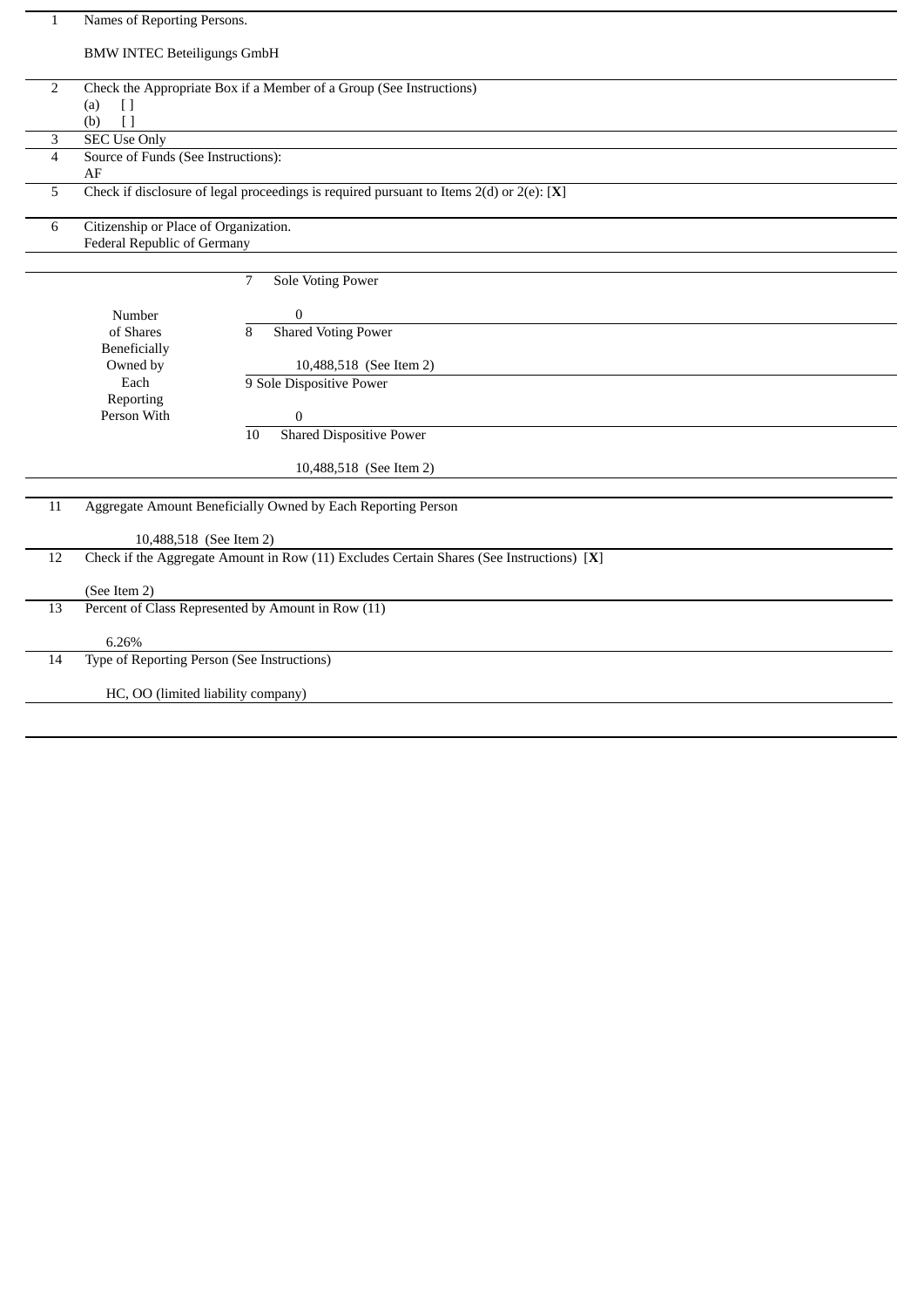| Bayerische Motoren Werke AG<br>$\sqrt{2}$<br>Check the Appropriate Box if a Member of a Group (See Instructions)<br>(a)<br>$\Box$<br>(b)<br>$\lceil$ |  |  |
|------------------------------------------------------------------------------------------------------------------------------------------------------|--|--|
|                                                                                                                                                      |  |  |
|                                                                                                                                                      |  |  |
|                                                                                                                                                      |  |  |
| <b>SEC Use Only</b><br>3                                                                                                                             |  |  |
| Source of Funds (See Instructions):<br>$\overline{\mathcal{L}}$                                                                                      |  |  |
| AF                                                                                                                                                   |  |  |
| Check if disclosure of legal proceedings is required pursuant to Items $2(d)$ or $2(e)$ : [X]<br>5                                                   |  |  |
| 6<br>Citizenship or Place of Organization.                                                                                                           |  |  |
| Federal Republic of Germany                                                                                                                          |  |  |
| $\overline{7}$<br>Sole Voting Power                                                                                                                  |  |  |
| $\boldsymbol{0}$                                                                                                                                     |  |  |
| <b>Shared Voting Power</b><br>Number<br>8                                                                                                            |  |  |
| of Shares                                                                                                                                            |  |  |
| <b>Beneficially</b><br>10,488,518 (See Item 2)<br>Owned by                                                                                           |  |  |
| Each<br>9 Sole Dispositive Power                                                                                                                     |  |  |
| Reporting<br>Person With<br>$\boldsymbol{0}$                                                                                                         |  |  |
| <b>Shared Dispositive Power</b><br>10                                                                                                                |  |  |
|                                                                                                                                                      |  |  |
| 10,488,518 (See Item 2)                                                                                                                              |  |  |
|                                                                                                                                                      |  |  |
| $\overline{11}$<br>Aggregate Amount Beneficially Owned by Each Reporting Person                                                                      |  |  |
| 10,488,518 (See Item 2)                                                                                                                              |  |  |
| Check if the Aggregate Amount in Row (11) Excludes Certain Shares (See Instructions) [X]<br>12                                                       |  |  |
| (See Item 2)                                                                                                                                         |  |  |
|                                                                                                                                                      |  |  |
| Percent of Class Represented by Amount in Row (11)<br>13                                                                                             |  |  |
| 6.26%                                                                                                                                                |  |  |
| $\overline{14}$<br>Type of Reporting Person (See Instructions)                                                                                       |  |  |
| HC, CO                                                                                                                                               |  |  |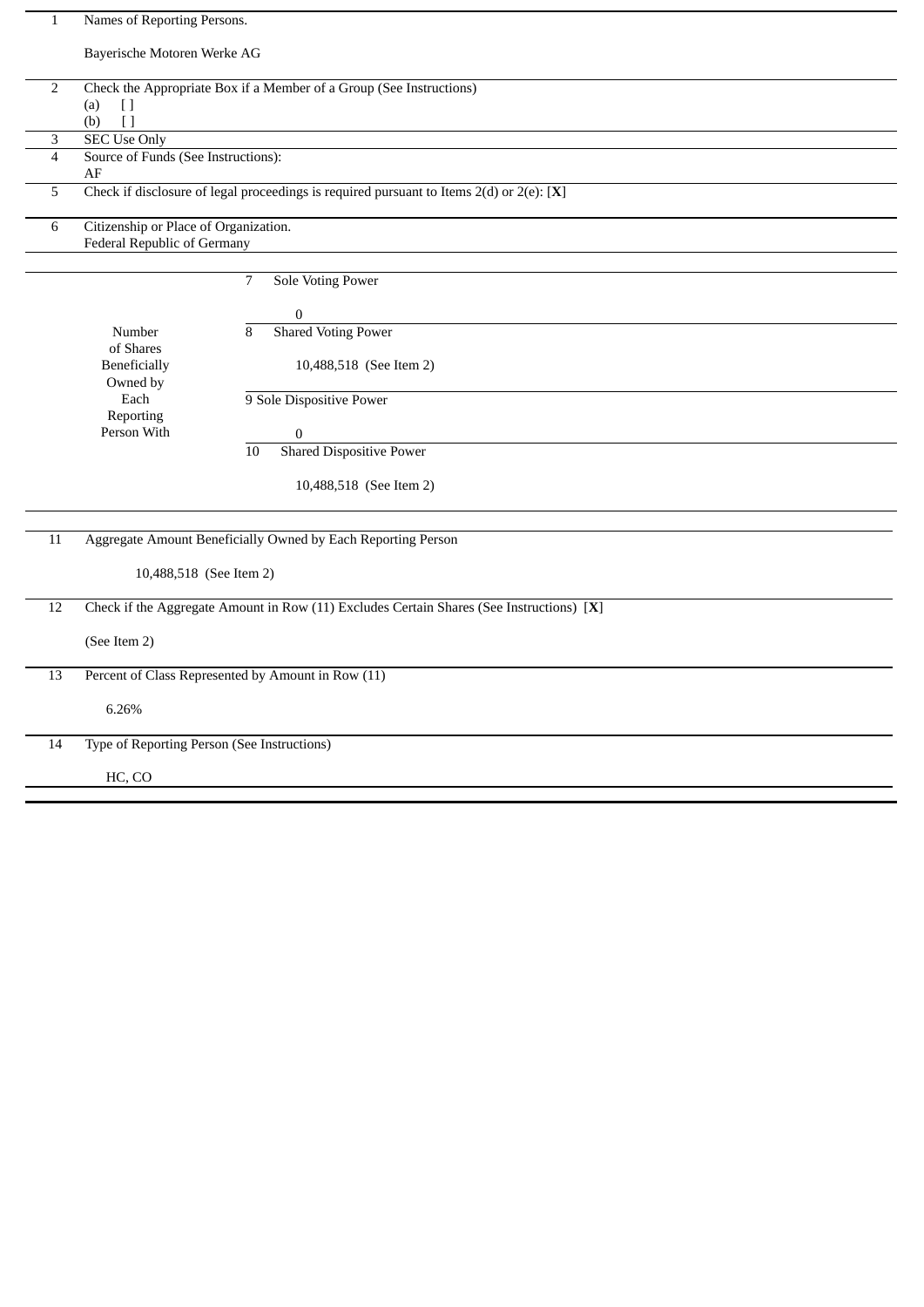#### **SCHEDULE 13D**

#### **Item 1. Security and Issuer**

This Schedule 13D relates to Common Stock, par value \$0.0001 per share ("Common Stock") of Solid Power, Inc, (f.k.a, Decarbonization Plus Acquisition Corporation III), a Delaware corporation (the "Issuer," the "Company" or "New Solid Power"). The address of the principal executive offices of the Company is 86 S. Pierce Avenue, Suite E, Louisville, Colorado 80027.

#### **Item 2. Identity and Background**

(a) This Schedule 13D is being filed on behalf of (i) Bayerische Motoren Werke AG, a corporation organized under the laws of the Federal Republic of Germany ("BMW AG"); (ii) BMW INTEC Beteiligungs GmbH, a limited liability company organized under the laws of the Federal Republic of Germany and a wholly owned subsidiary of BMW AG ("BMW INTEC"); and (iii) BMW Holding B.V., a Dutch limited liability company and a wholly owned subsidiary of BMW INTEC ("BMW Holding" and, together with BMW AG and BMW INTEC, the "Reporting Persons").

(b) The business address of BMW AG and BMW INTEC is Petuelring 130, 80809 Munich, Federal Republic of Germany. The business address of BMW Holding is Einsteinlaan 5, 2289 CC Rijswijk, The Netherlands. The principal business of BMW AG is the production of motor vehicles. The principal business of each of BMW INTEC and BMW Holding is to serve as a holding company for business entities and investments.

The name, business address, citizenship and present principal occupation of each executive officer and each director of each Reporting Person are set forth on Schedule A hereto and are incorporated herein by reference.

(c) See Item 2(b).

(d) None of the Reporting Persons has, during the last five years, been convicted in a criminal proceeding (excluding traffic violations or similar misdemeanors).

(e) None of the Reporting Persons has, during the last five years, been a party to a civil proceeding of a judicial or administrative body of competent jurisdiction and as a result of such proceeding was or is subject to a judgment, decree or final order enjoining future violations of, or prohibiting or mandating activities subject to, federal or state securities laws or finding any violation with respect to such laws, with the exception of the following: In September 2020, BMW AG and two of its U.S. subsidiaries (the "BMW Entities") entered into a settlement with the Securities and Exchange Commission ("SEC") with respect to an investigation by the SEC into potential violations of U. S. securities laws by BMW Group relating to disclosures regarding BMW Group's unit sales of new vehicles. The BMW Entities, without admitting or denying the allegations, consented to the entry of an order (the "SEC Order") finding violations of Sections  $17(a)(2)$  and  $17(a)(3)$  of the U.S. Securities Act and agreed to pay a penalty of U. S.\$18 million. The SEC Order alleged, among other things, that the disclosures that BMW Group had provided to investors in its U. S. bond offerings conducted under Rule 144A in the period from 2016 to 2019 had contained material misstatements and omissions regarding BMW Group's U. S. retail vehicle deliveries.

(f) See Item 6 of the respective cover page of each Reporting Person.

The securities reported herein are held of record by BMW Holding. BMW Holding is a wholly-owned subsidiary of BMW INTEC, which is a wholly-owned subsidiary of BMW AG. Accordingly, BMW AG and BMW INTEC may also be deemed to indirectly beneficially own the securities reported herein. This Schedule 13D does not include 1,144,393 shares of Common Stock held by a private investment vehicle (the "Private Fund") managed by a manager that is not affiliated with the Reporting Persons, but in which BMW INTEC has economic interest as a limited partner. In addition, an investment adviser that is whollyowned by, but is operationally segregated from, BMW INTEC serves as an adviser to the manager of the Private Fund and may exercise investment or voting power with respect to the shares of Common Stock held by the Private Fund from time to time. If the shares of Common Stock held by the Private Fund were deemed to be indirectly beneficially owned by BMW INTEC and BMW AG, such Reporting Persons would beneficially own 11,632,911 shares of Common Stock, representing 6.94% of the shares of Common Stock outstanding.

Each of the Reporting Persons disclaims beneficial ownership of the shares reported herein except to the extent of its pecuniary interest in such shares, and the inclusion of such securities in this report shall not be deemed an admission of beneficial ownership for any purpose.

## **Item 3. Source and Amount of Funds or Other Consideration**

The shares of Common Stock reported herein as being beneficially owned by the Reporting Persons were issued to BMW Holding on December 8, 2021 pursuant to the business combination (the "Business Combination") of the Company, DCRC Merger Sub Inc., a Delaware corporation and a wholly owned subsidiary of the Company ("Merger Sub") and Solid Power Operating, Inc. (f.k.a. Solid Power, Inc.), a Colorado corporation ("Solid Power Opco").

Pursuant to the Business Combination, Merger Sub merged with and into Solid Power Opco, with Solid Power Opco surviving the merger as a wholly owned subsidiary of the Company (and Solid Power Opco changed its name to Solid Power Operating, Inc. and the Company changed its name to Solid Power, Inc.) Pursuant to the Business Combination, BMW Holding received the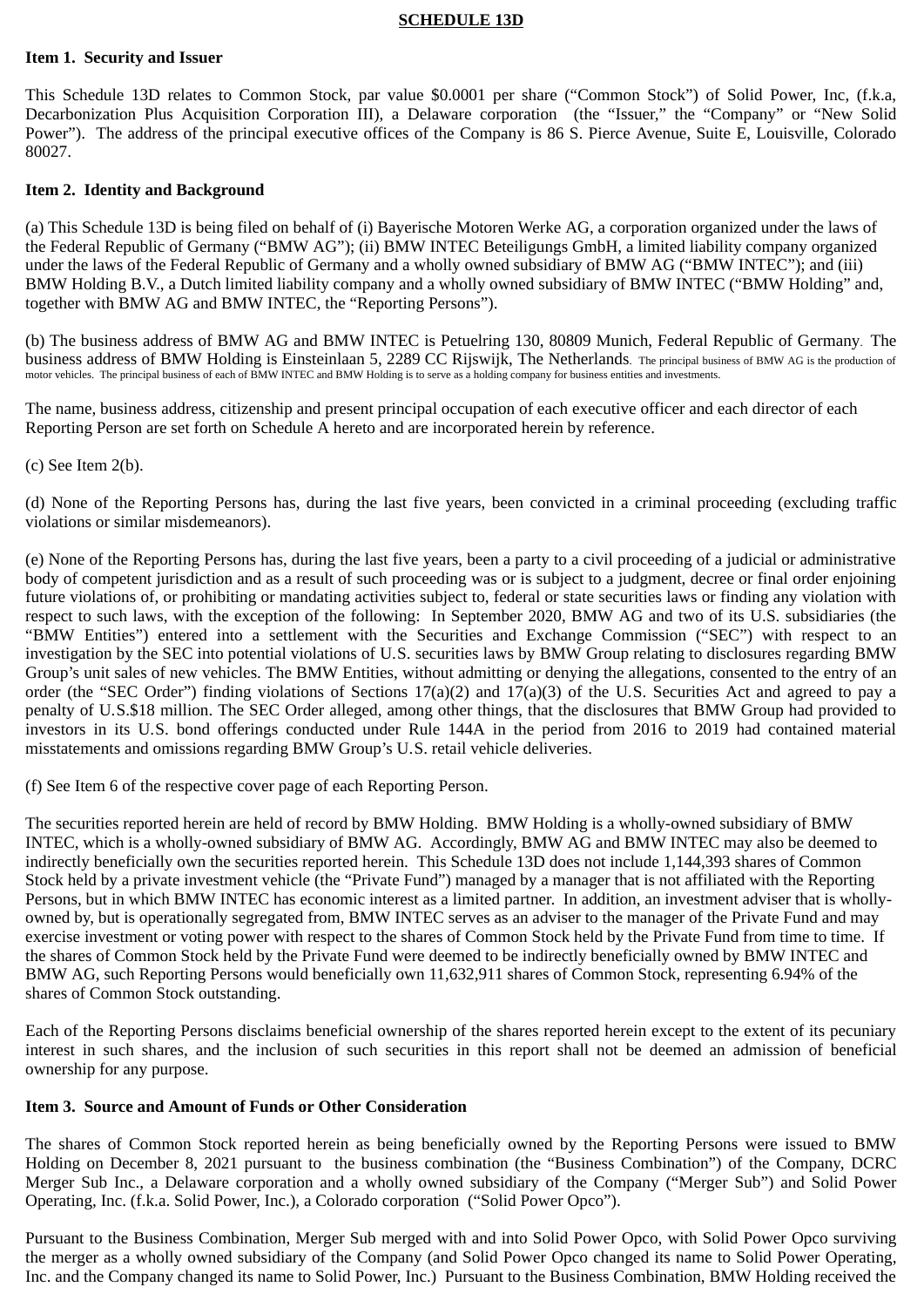shares of Common Stock reported herein as being beneficially owned by the Reporting Persons in exchange for an aggregate of 549,370 shares of common stock of Solid Power Opco and 2,746,853 shares of Series B Preferred Stock of Solid Power Opco. BMW Holding purchased such securities from Solid Power Opco for an aggregate of \$49.6 million. All such securities were purchased using working capital of BMW Holding. The shares of Common Stock described above as being held by the Private Fund were acquired pursuant to the closing of the Business Combination in exchange for an aggregate of 59,941 shares of common stock of Solid Power Opco and 299,707 shares of Series B Preferred Stock of Solid Power Opco, which were purchased by the Private Fund for an aggregate of \$3 million using working capital of the Private Fund.

## **Item 4. Purpose of Transaction**

The Reporting Persons acquired the securities of the Company reported herein in connection with commercial arrangements entered into between Solid Power Opco and the Reporting Persons and/or their affiliates ("BMW Group"). As previously disclosed by the Company, BMW Group and Solid Power Opco began working together in 2016, initially on all-solid-state battery cell research and development. The relationship grew in 2017 to include efforts to jointly develop all-solid-state battery cell technology based on a joint development agreement of 1 July 2017, and further expanded in 2021 with amendments to the joint development agreement dated February 18, 2021, March 22, 2021 and November 1, 2021 for automotive-scale EV cells for testing and vehicle integration with BMW of North America LLC. The shares of Series B Preferred Stock referenced above were purchased on May 5, 2021, at which time BMW Holding and Solid Power Opco also entered into a Board Nomination Support Agreement, dated May 5, 2021, pursuant to which Rainer Feurer, an executive within BMW Group, was appointed by BMW Holding to join the Solid Power Opco Board of Directors in May 2021. BMW Holding's director nomination rights survived the closing of the Business Combination, and Mr. Feurer now serves as a director of the Company.

The securities of the Company reported herein are held by the Reporting Persons for investment purposes. The Reporting Persons intend to evaluate on an ongoing basis this investment in the Company and the Reporting Person's options with respect to the investment.

The Reporting Persons may acquire additional shares of Common Stock and/or other securities of the Company from time to time or may dispose of any or all of such securities at any time.

From time to time, the Reporting Persons may engage in discussions with the Company's Board of Directors and/or members of the Company's management team concerning, without limitation, potential business combinations and strategic alternatives, the business, operations, capital structure, governance, management, strategy of the Company and other matters concerning the Company.

The Reporting Persons reserve the right to change their purpose and to formulate and implement plans or proposals with respect to the Company at any time and from time to time. Any such action may be made by the Reporting Persons alone or in conjunction with other shareholders, potential acquirers, financing sources and/or other third parties and could include one or more purposes, plans or proposals that relate to or would result in actions required to be reported herein in accordance with Item 4 of Schedule 13D.

## **Item 5. Interest in Securities of the Issuer**

(a) and (b) See Items 7-13 of the cover pages and Item 2 above.

(c) The Reporting Persons did not engage in any transactions in securities of the Company during the sixty day period prior to the filing of this Schedule 13D, other than the receipt of the securities reported herein upon the consummation of the Business Combination, as discussed in Item 3.

- (d) Not applicable.
- (e) Not applicable.

## **Item 6. Contracts, Arrangements, Understandings or Relationships with Respect to Securities of the Issuer**

Not applicable.

## **Item 7. Material to Be Filed as Exhibits**

- Exhibit 99.1 Joint Filing Agreement and Power of Attorney, by and among the Reporting Persons.
- Exhibit 99.2 Board Nomination and Support Agreement dated as of May 5, 2021, by and between Solid Power Operating, Inc. (f.k.a., Solid power, Inc.), a Colorado corporation, BMW Holding B.V., a Dutch limited liability company ("BMW Holding"), and those certain stockholders listed on Schedule A thereto (incorporated by reference from Exhibit 4.4 to the Registration Statement on Form S-4 (Registration No. 333-258681) of Solid Power, Inc. (f.k.a, Decarbonization Plus Acquisition Corporation III), a Delaware corporation.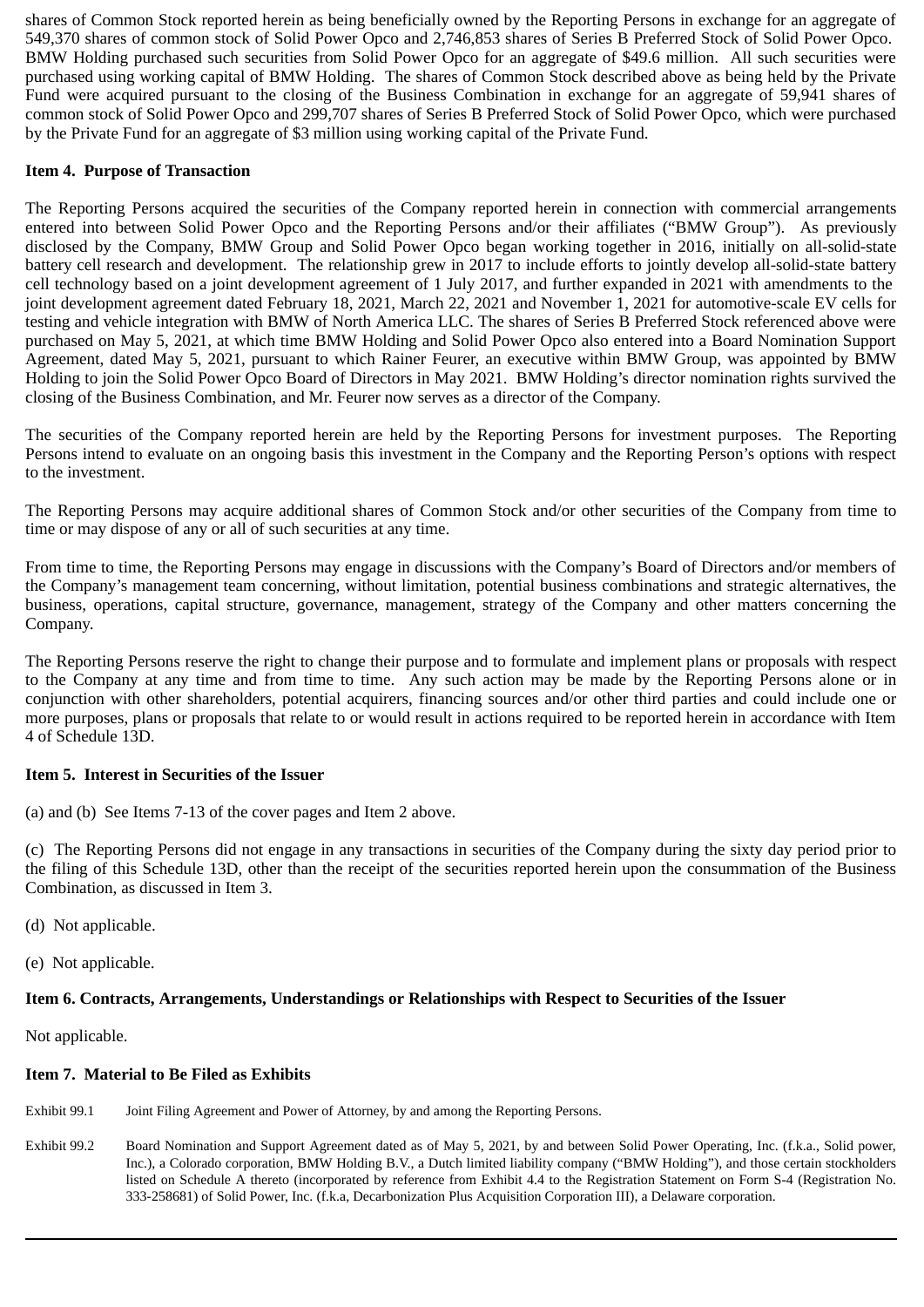#### **SIGNATURE**

After reasonable inquiry and to the best of my knowledge and belief, I certify that the information set forth in this statement is true, complete and correct.

Date: December 17, 2021

#### **BAYERISCHE MOTOREN WERKE AG**

By: ppa. /s/ Fredrik Altmann Name: Fredrik Altmann Title: Vice President Corporate Finance, Steering Treasury Center

By: i.V. /s/ Dr. Alexander Holl Name: Dr. Alexander Holl Title: Senior Legal Counsel

#### **BMW INTEC BETEILIGUNGS GMBH**

By: /s/ Jonathan Townend Name: Jonathan Townend Title: Managing Director

By: ppa. /s/ Stefan Hienzsch Name: Stefan Hienzsch Title: Authorized Representative

#### **BMW HOLDING B.V.**

By: /s/ Walter Knopp Name: Walter Knopp Title: Managing Director

By: /s/ Glenn Ramcharan Name: Glenn Ramcharan Title: Authorized Representative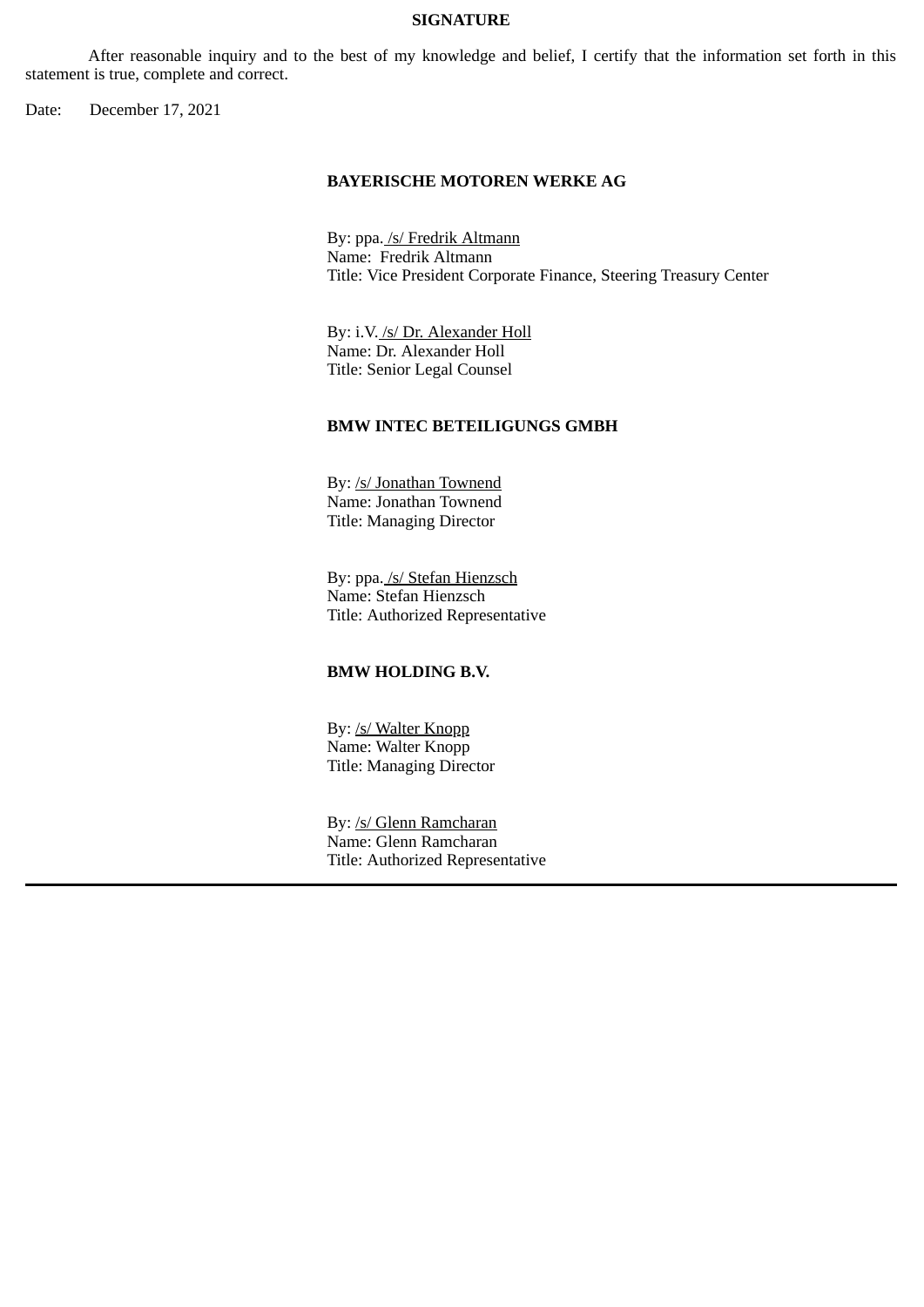# **SCHEDULE A**

The following table sets forth the name, business address, citizenship and present principal occupation of each executive officer and each director of each Reporting Person.

| Members of the Supervisory Board of Bayerische Motoren Werke Aktiengesellschaft1 |                    |                                                                                                                                                  |  |
|----------------------------------------------------------------------------------|--------------------|--------------------------------------------------------------------------------------------------------------------------------------------------|--|
| Name                                                                             | Citizenship        | <b>Present Principal Occupation</b>                                                                                                              |  |
| Dr.-Ing. Dr.-Ing. E.h. Norbert Reithofer                                         | German             | Chairman of the Supervisory Board                                                                                                                |  |
| <b>Manfred Schoch</b>                                                            | German             | Chairman of the European and General Works<br>Council                                                                                            |  |
| <b>Stefan Quandt</b>                                                             | German             | Entrepreneur                                                                                                                                     |  |
| Stefan Schmid                                                                    | German             | Chairman of the Works Council, Dingolfing                                                                                                        |  |
| Dr. Kurt Bock                                                                    | German             | Chairman of the Supervisory Board of BASF SE                                                                                                     |  |
| Christiane Benner                                                                | German             | Second Chairwoman of IG Metal                                                                                                                    |  |
| Dr. Marc Bitzer                                                                  | German             | Chairman, Chief Executive Officer and President<br>of the Whirlpool Corporation                                                                  |  |
| Verena zu Dohna                                                                  | German             | Department Head of the Works Constitution and<br>Co-determination Policy Department with the<br>Executive Board of IG Metall / (In-house) Lawyer |  |
| <b>Bernhard Ebner</b>                                                            | German             | Chairman of the Works Council, Landshut                                                                                                          |  |
| Rachel Empey                                                                     | British, German    | Member of the Management Board of Fresenius<br>Management SE (Chief Financial Officer)                                                           |  |
| Dr.-Ing. Heinrich Hiesinger                                                      | German             | <b>Supervisory Board Member</b>                                                                                                                  |  |
| Johann Horn                                                                      | German             | District Manager of IG Metall Bavaria                                                                                                            |  |
| Susanne Klatten                                                                  | German             | Entrepreneur                                                                                                                                     |  |
| Jens Köhler                                                                      | German             | Chairman of the Works Council, Leipzig                                                                                                           |  |
| Dr. Dominique Mohabeer                                                           | German             | Member of the Works Council, Munich                                                                                                              |  |
| Anke Schäferkordt                                                                | German             | Member of Supervisory Boards                                                                                                                     |  |
| Prof. Dr. Dr. h.c. Christoph M. Schmidt                                          | German, Australian | President of RWI - Leibniz Institute for Economic<br>Research e.V.; University Professor                                                         |  |
| Dr. Vishal Sikka                                                                 | U.S. American      | Founder and CEO of Vianai Systems, Inc.                                                                                                          |  |
| Dr. Thomas Wittig                                                                | German             | Senior Vice President Financial Services                                                                                                         |  |
| Werner Zierer                                                                    | German             | Chairman of the Works Council, Regensburg                                                                                                        |  |

| Members of the Board of Management of Bayerische Motoren Werke Aktiengesellschaft2 |                |                                     |  |
|------------------------------------------------------------------------------------|----------------|-------------------------------------|--|
| Name                                                                               | Citizenship    | <b>Present Principal Occupation</b> |  |
| Oliver Zipse                                                                       | German         | Member of the Board of Management   |  |
| Ilka Horstmeier                                                                    | German         | Member of the Board of Management   |  |
| Dr. Milan Nedeljković                                                              | Serbian        | Member of the Board of Management   |  |
| Pieter Nota                                                                        | Dutch          | Member of the Board of Management   |  |
| Dr. Nicolas Peter                                                                  | German, French | Member of the Board of Management   |  |
| Dr. Joachim Post (as from 1/1/2022)                                                | German         | Member of the Board of Management   |  |
| Frank Weber                                                                        | German         | Member of the Board of Management   |  |
| Dr.-ing. Andreas Wendt (until 12/31/2021)                                          | German         | Member of the Board of Management   |  |

| <b>Managing Directors of BMW INTEC Beteiligungs GmbH3</b> |                 |                                              |  |
|-----------------------------------------------------------|-----------------|----------------------------------------------|--|
| Name                                                      | Citizenship     | <b>Present Principal Occupation</b>          |  |
| Jonathan Townend                                          | British, German | Senior Vice President Group Reporting, Taxes |  |
| Dr. Florian Weig                                          | German          | Senior Vice President Corporate Strategy     |  |

| <b>Managing Directors of BMW Holding B.V. 4</b> |                 |                                                                      |  |
|-------------------------------------------------|-----------------|----------------------------------------------------------------------|--|
| Name                                            | Citizenship     | <b>Present Principal Occupation</b>                                  |  |
| Walter Knopp                                    | German          | <b>Managing Director</b>                                             |  |
| <b>IFredrik Altmann</b>                         | German, Swedish | Vice President Corporate Finance, Steering<br><b>Treasury Center</b> |  |
| Anne Cornelis Jaap Brons                        | Dutch           | <b>Managing Director</b>                                             |  |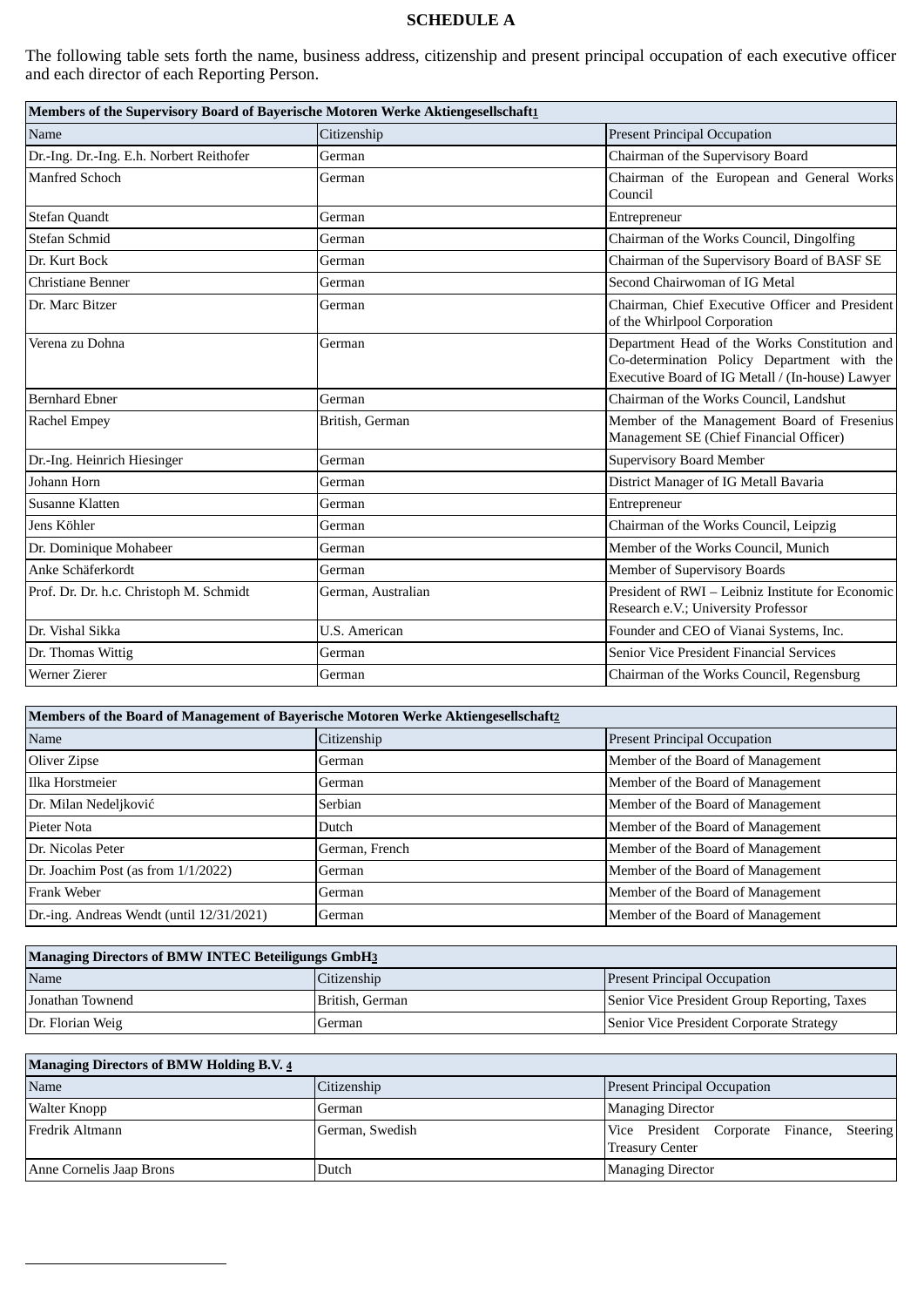<sup>1</sup> The business address for each director and executive officer of BMW AG is c/o Bayerische Motoren Werke AG, Petuelring 130, 80809 Munich, Federal Republic of Germany.

<sup>2</sup> The business address for each director and executive officer of BMW AG is c/o Bayerische Motoren Werke AG, Petuelring 130, 80809 Munich, Federal Republic of Germany.

3 The business address for each director and executive officer of BMW AG is c/o BMW INTEC Beteiligungs GmbH, Petuelring 130, 80809 Munich, Federal Republic of Germany.

<sup>4</sup> The business address for each director and executive officer of BMW AG is c/o BMW Holding B.V., Einsteinlaan 5, 2289 CC Rijswijk, The Netherlands.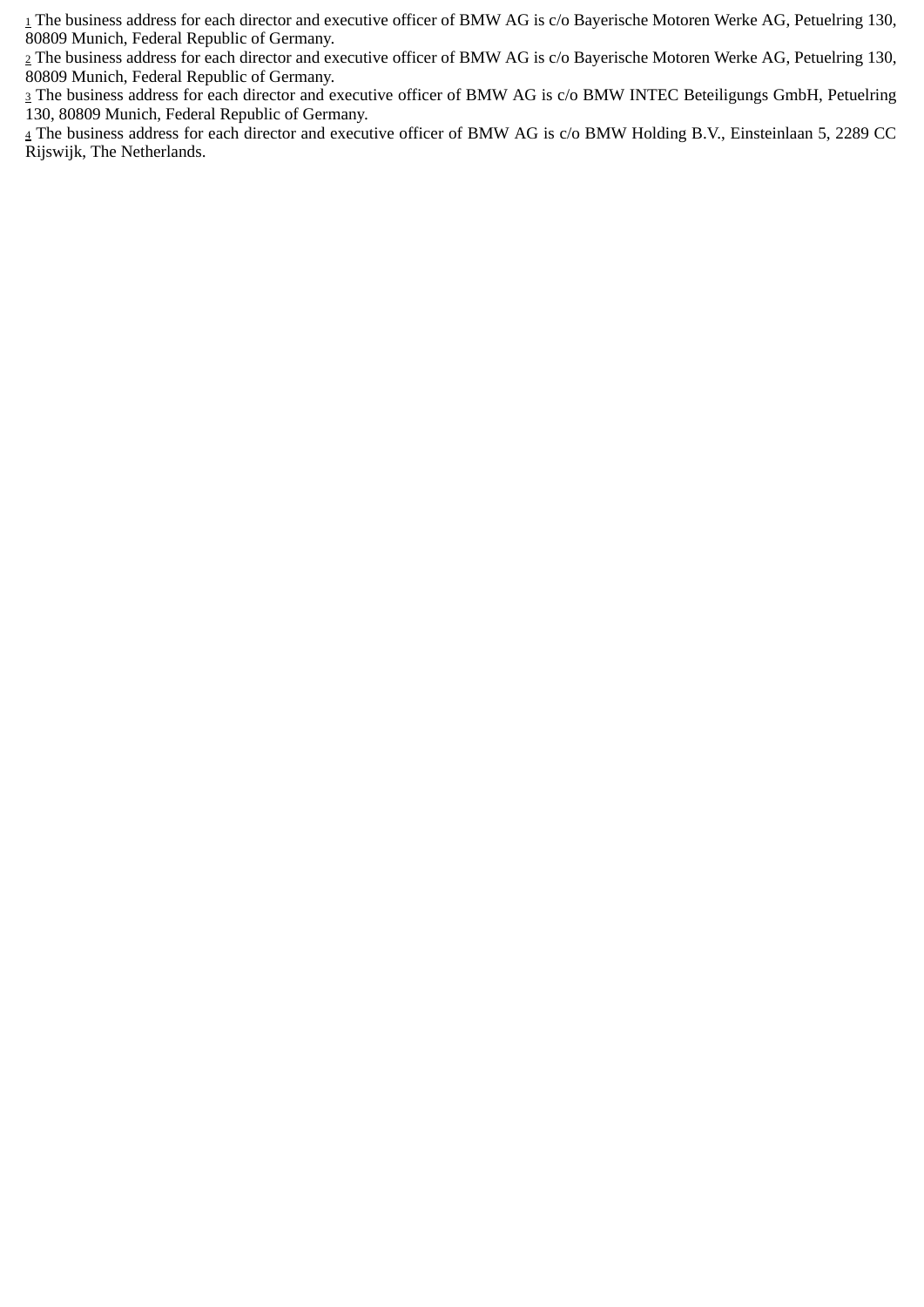#### **JOINT FILING AGREEMENT AND**

#### **POWER OF ATTORNEY**

This Joint Filing Agreement and Power of Attorney, dated as of December 17, 2021, is by and among Bayerische Motoren Werke AG ("BMW AG"), BMW INTEC Beteiligungs GmbH ("BMW INTEC"), and BMW Holding B.V. ("BMW Holding" and, together with BMW AG and BMW INTEC, the "Reporting Persons").

Each of the Reporting Persons may be required to file with the United States Securities and Exchange Commission (the "SEC") a statement on Schedule 13D with respect to shares of Common Stock, \$0.0001 par value per share, of Solid Power, Inc. that may be beneficially owned by them from time to time.

Pursuant to and in accordance with Rule 13(d)(1)(k) promulgated under the Securities Exchange Act of 1934, as amended, the Reporting Persons hereby agree to file a single statement on Schedule 13D (and any amendments thereto) on behalf of each of such parties, and hereby further agree to file this Joint Filing Agreement as an exhibit to such statement, as required by such rule.

In addition, each of BMW AG and BMW INTEC (each, in such capacity, a "Grantor") hereby constitutes and appoints BMW Holding as its true and lawful attorney-in-fact and agent to:

(1) execute for and on behalf of such Grantor a Schedule 13D with respect to shares of Common Stock, \$0.0001 par value per share, of Solid Power, Inc., and any amendments thereto; and

(2) do and perform any and all acts for and on behalf of such Grantor which may be necessary or desirable to complete and execute such Schedule 13D and any amendments thereto and to file any of the foregoing with the SEC.

Each Grantor hereby grants to BMW Holding, as its attorney-in-fact, full power and authority to do and perform such acts which, in the opinion of BMW Holding, are necessary or proper or in the best interests of the Grantor in the exercise of any of the rights and powers herein granted, as fully to all intents and purposes as the Grantor might or could do if personally present. The Grantor acknowledges that each attorney-in-fact, in serving in such capacity at the request of the Grantor, is not assuming any of the Grantor's responsibilities to comply with U.S. federal securities laws or any other laws, rules or regulations.

This Joint Filing Agreement and Power of Attorney may be terminated by any of the Reporting Persons upon one week's prior written notice (or such lesser period of notice as the Reporting Persons may mutually agree) to each other party.